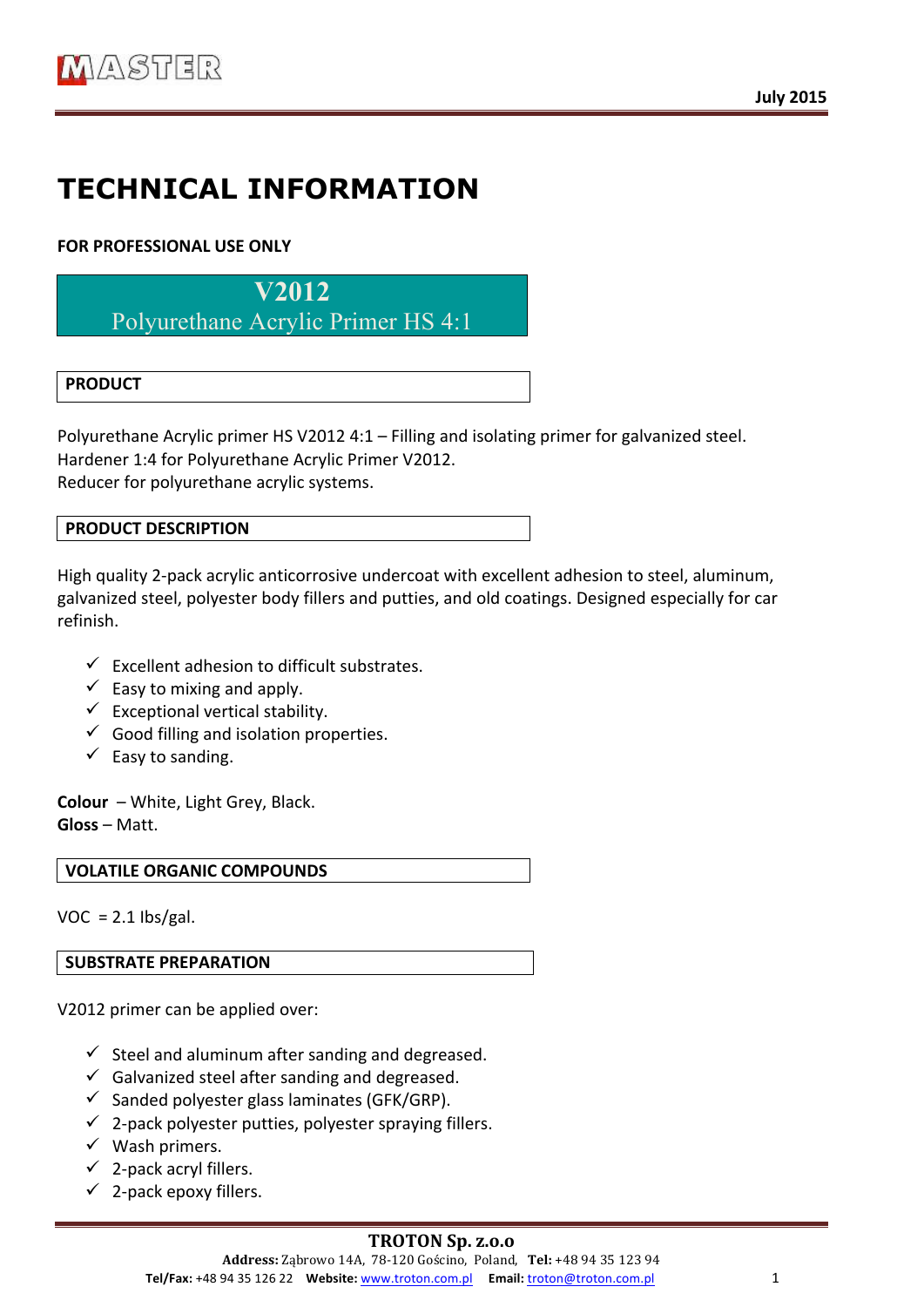$\checkmark$  Old finishes in good condition after sanded and degreased.

Good Surface preparation is necessary to achieve the best results of repairs. Recommended abrasive paper with gradation as follows:

- grinding by hand (dry or wet): P280÷P320 (GRP P400).

- grinding by machine  $\text{div}$  : P180÷P220.

### **APPLICATION PROCESS**

|   | <b>Application</b><br>For car refinish as a filling primer or isolating coating.                                                                                                                                                                                     |
|---|----------------------------------------------------------------------------------------------------------------------------------------------------------------------------------------------------------------------------------------------------------------------|
|   | <b>Mixing Ratio</b><br>by volume                                                                                                                                                                                                                                     |
|   | Primer<br>4<br>Hardener<br>1<br>Thinner<br>10% - 15%<br>Mix well until smooth mixture is achieved                                                                                                                                                                    |
| S | <b>Spraying Viscosity</b><br>30÷40 seconds at $20^{\circ}$ C (68°F).                                                                                                                                                                                                 |
|   | <b>Pot Life</b><br>Approx. 60 minutes at 20°C (68°F).                                                                                                                                                                                                                |
|   | <b>Number of layers</b><br>2÷3 layers; 130÷300µm depending on the size of the gun nozzle.<br>Parameters for RP spray gun<br>Nozzle: 1,6÷2,0 mm; Pressure : 2,0-2,5 bar.<br>Parameters for HVLP spray gun<br>Nozzle: 1,5÷1,9 mm; pressure inside the nozzle: 0,7 bar. |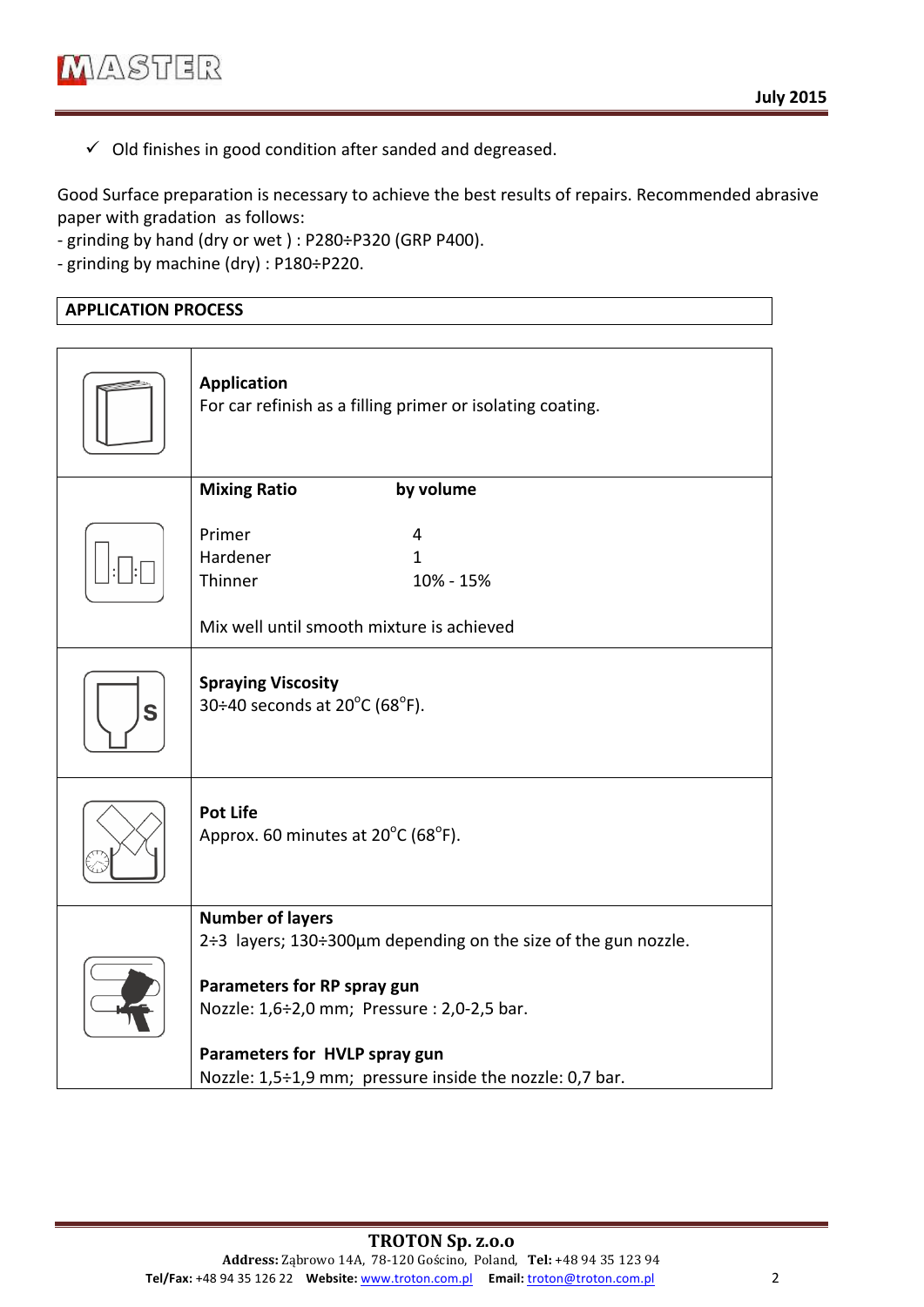

| <b>Evaporation Time</b>                                                                                                                                                                                                                                                                            |
|----------------------------------------------------------------------------------------------------------------------------------------------------------------------------------------------------------------------------------------------------------------------------------------------------|
| Between coats:<br>10-15 minutes<br>15 minutes<br>Before baking:                                                                                                                                                                                                                                    |
| Evaporation time depends on temperature and film thickness.                                                                                                                                                                                                                                        |
| Curing time at 20°C:<br>Thick coating $/130\div 300 \mu m$ is ready to sand after drying overnight.<br>Thin film /60÷130 $\mu$ m/ is ready to sand after 3÷4 h.                                                                                                                                    |
| Curing time at 60°C object temperature:<br>Thick coating $/130\div 300 \mu m/$ is ready for sand after baking for 35 $\div 40$<br>minutes and cooling down (about 2 h).<br>Thin film $/60 \div 130 \mu m/$ is ready to sand after baking for 25 $\div 30$ minutes<br>and cooling down (about 2 h). |
| Temperature below 20°C(68°F) significantly decreases the hardening time.                                                                                                                                                                                                                           |
| <b>IR Drying</b><br>Thick coating /up to $180 \mu m$ /: $15\div 20$ minutes under short wave.<br>Thin film /up to 130 $\mu$ m/: 10÷15 minutes under short wave.<br>Drying time may change depending on the type of heater.                                                                         |
| <b>Dry Sanding:</b><br>Grinding Machine: P360÷P500.<br>Hand Sanding: P280÷P360.                                                                                                                                                                                                                    |
| <b>Wet Sanding:</b><br>Hand Sanding: P600÷P1000.                                                                                                                                                                                                                                                   |

#### **FURTHER WORK**

V2012 primer can be directly over coated with:

- $\checkmark$  2-pack acrylic topcoats.
- $\checkmark$  1-pack basecoats.